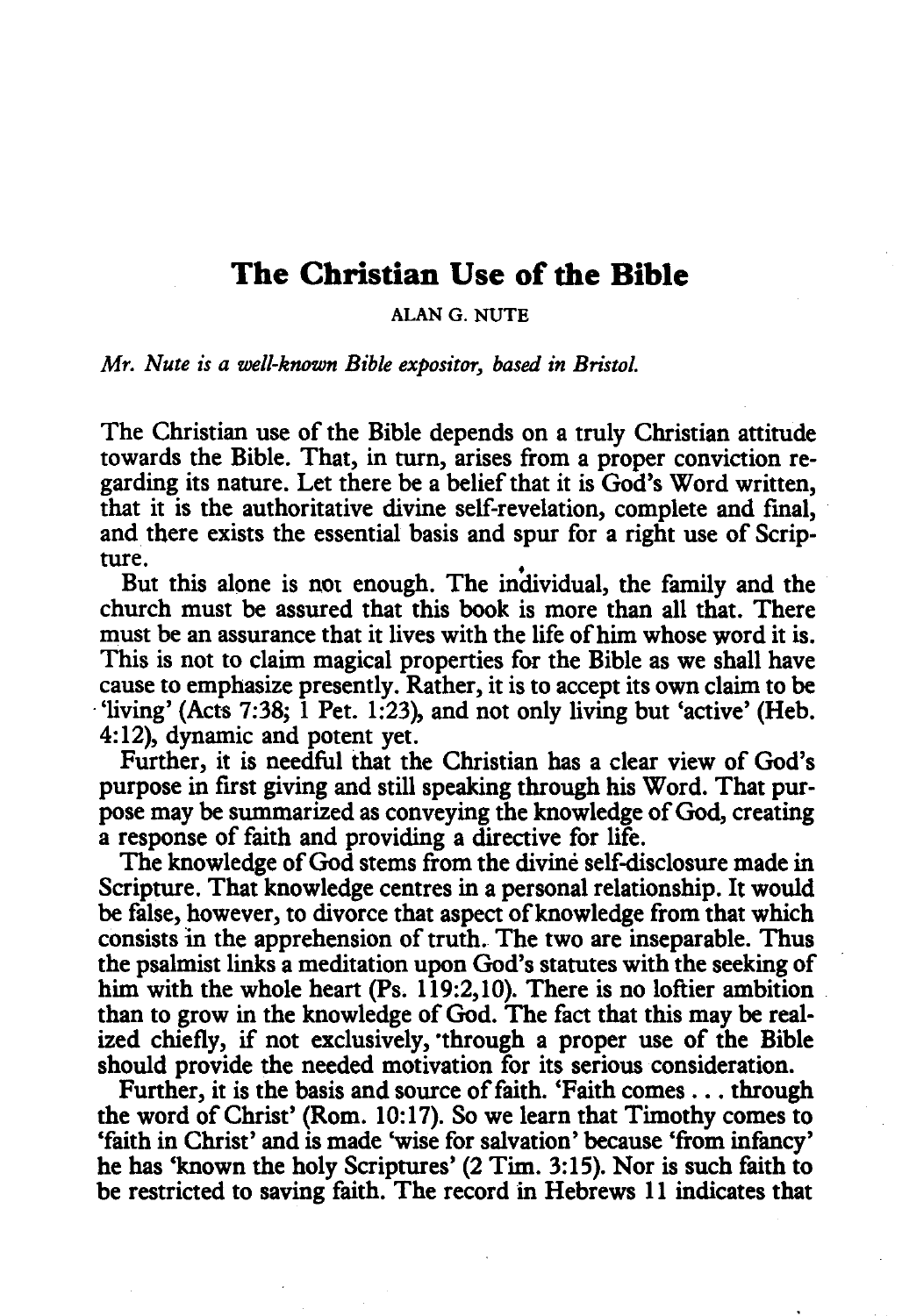the word of promise and of command proved ever the ground and energizer of faith. This is a further reason why we should read and meditate upon the Word.

But Scripture is also given as the guide and regulator of life. It 'is useful' Paul goes on to say, 'for teaching, rebuking, correcting and training in righteousness so that the man of God may be thoroughly equipped for every good work'. It would be difficult to state the practical value of the Bible more succinctly or comprehensively. This verdict of the apostle's is corroborated by many of the Bible's writers. For instance, the psalmist in Ps. 119 refers to it as a prophylactic against sin and a strength in the time of temptation  $(vv.9, 11)$ , as a source of comfort in sorrow  $(v.28)$ , as the secret of spiritual renewal  $(vv.37,50,107,149)$ , 154,156), and as the spring of prayer and praise (vv.169-172). The one who delights in the law of the Lord and meditates upon it day and night is likened to 'a tree planted by streams of water, which yields its fruit in season and whose leaf does not wither. Whatever he does prospers' (Ps. 1:23).

## **Personal Reading**

The biblical testimony to the importance of a daily, meditative reading of Scripture and a careful compliance with its demands, as well as to the blessing which attaches to such practice, is overwhelming. Add to this the corroborative evidence provided by the lives of men and women of God through the centuries, as well as that which arises from personal experience and who can doubt the vital nature of a regular, systematic use of the Bible?

As far as the individual Christian is concerned, this (and it is surely needless to say it) should be on a daily basis. As already noted, the psalmist recommends a 'day and night' meditation upon God's law. To look at the matter ideally, the optimum benefit will be derived from using the Bible in a threefold way. There should be an *extensive*  reading of Scripture. This will ensure that the whole book will be covered within a reasonable period of time. This should be coupled with a *meditative* reading of Scripture. By this is meant a thoughtful, prayerful consideration of a relatively short section of the Word. But, in addition, time should be made for a regular if less frequent *in-depth study* which aims at mastering a particular letter or book or some important biblical truth. Where this ideal is considered unrealistic it is customary for the devotional use of the Bible to survive, but a good case can be made out for pursuing all three.

The benefit of reading the Bible through in the space of one, two or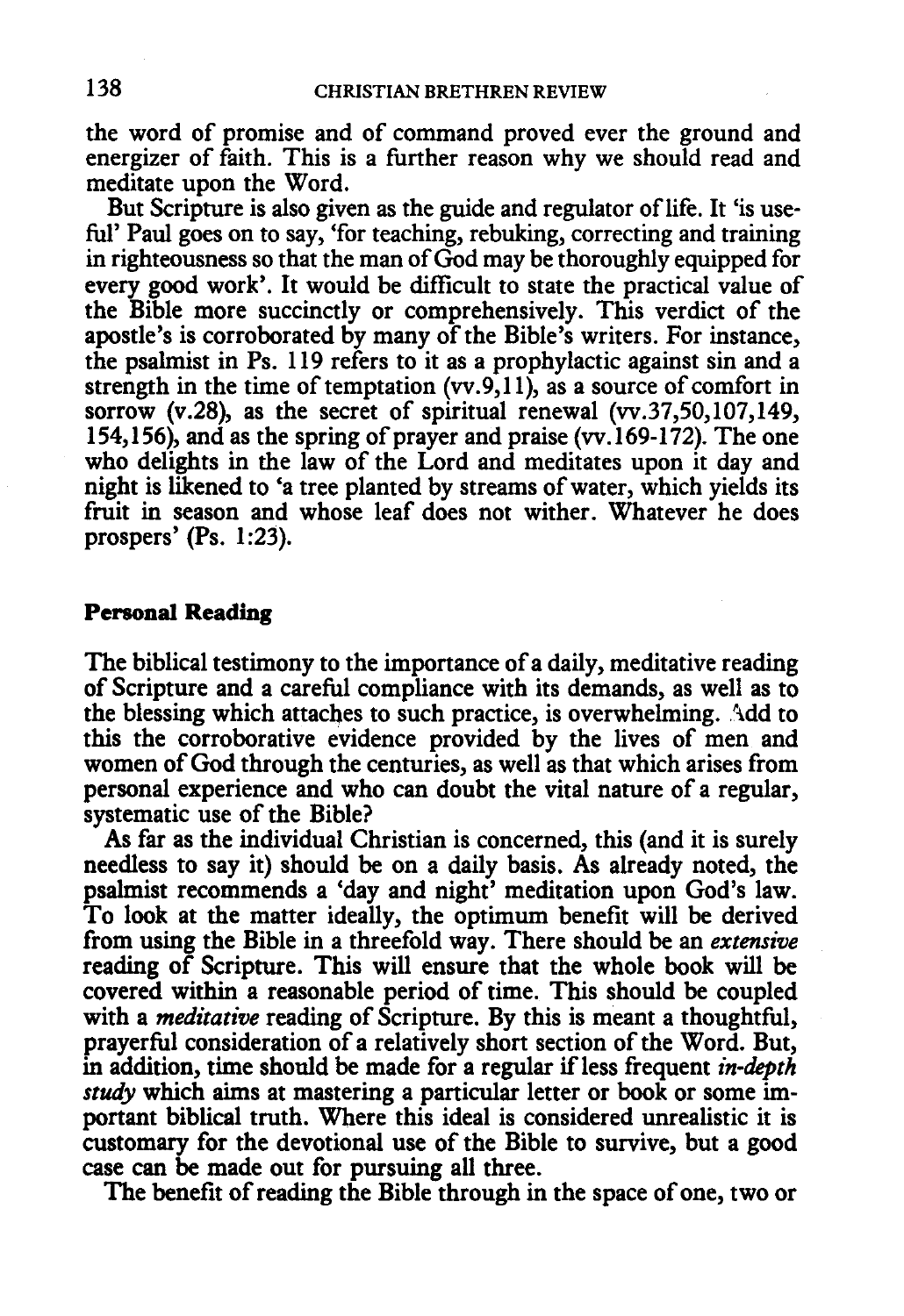three years is the acquiring of an overall view of the book. In addition, there is gradually gained a sufficient acquaintance with the text for one passage to shed light on another, the Holy Spirit bringing to remembrance that which has previously been read. It also prevents imbalance in the understanding of biblical truth.

Clearly, it is a comparatively simple thing to devise a personal scheme for a rapid reading of this sort. There are, however, a number of published 'plans', one of the best known being that drawn up by Robert Murray McCheyne. This requires a daily reading of four chapters and results in the OT being covered once and the NT and Psalms twice in the year. This may sound demanding, but if it is recognized that what is proposed is a straightforward reading which resists the temptation to stop and ask questions, it is not as formidable as it might at first sight appear. The dividends it pays renders it infinitely worthwhile.

In addition to this, or possibly as part of it, there should be what is commonly referred to as a devotional reading of the Bible. This is imperative if the child of God is to grow and progress to spiritual maturity. It involves a listening to the voice of God speaking through the Word. Here again a measure of discipline is essential. There is no greater aid to discipline than habit. It is sensible therefore to decide upon a suitable time to devote to such reading and meditation, and if in addition to a set time there is chosen place so much the better. Much has been said and written on the value of 'the morning watch' that it hardly needs to be repeated here. If God is the God we believe him to be, if he means to us what we claim he does, if we are assured that the Bible is that through which he continues to speak to us today, if we are conscious of our frailty and need, then we will wish to begin the day in his company and over his Word. It may well be that in this spiritual exercise the reading will be but brief. Even so it is advisable to follow some sort of programme so that the Word comes at us from a variety of angles. Some find it helpful to use one or other of the numerous Bible-reading notes which are available. Such can prove a support for those who otherwise tend to lapse from a regular quiet time. The main lessons are drawn, challenging questions are frequently posed, and a 'devotional' application is made. Others would prefer to seek these in the passage themselves, unaided.

Perhaps the greatest danger arises where the subjective desire to have 'a word from the Lord' overrides the objective truth of the Scripture concerned. It is essential to let God be God and to be prepared to accept what he wants to say to us through the particular passage which is set for the day. In this respect, his Word rather than our circumstance needs to be paramount. The immediate, straightforward, in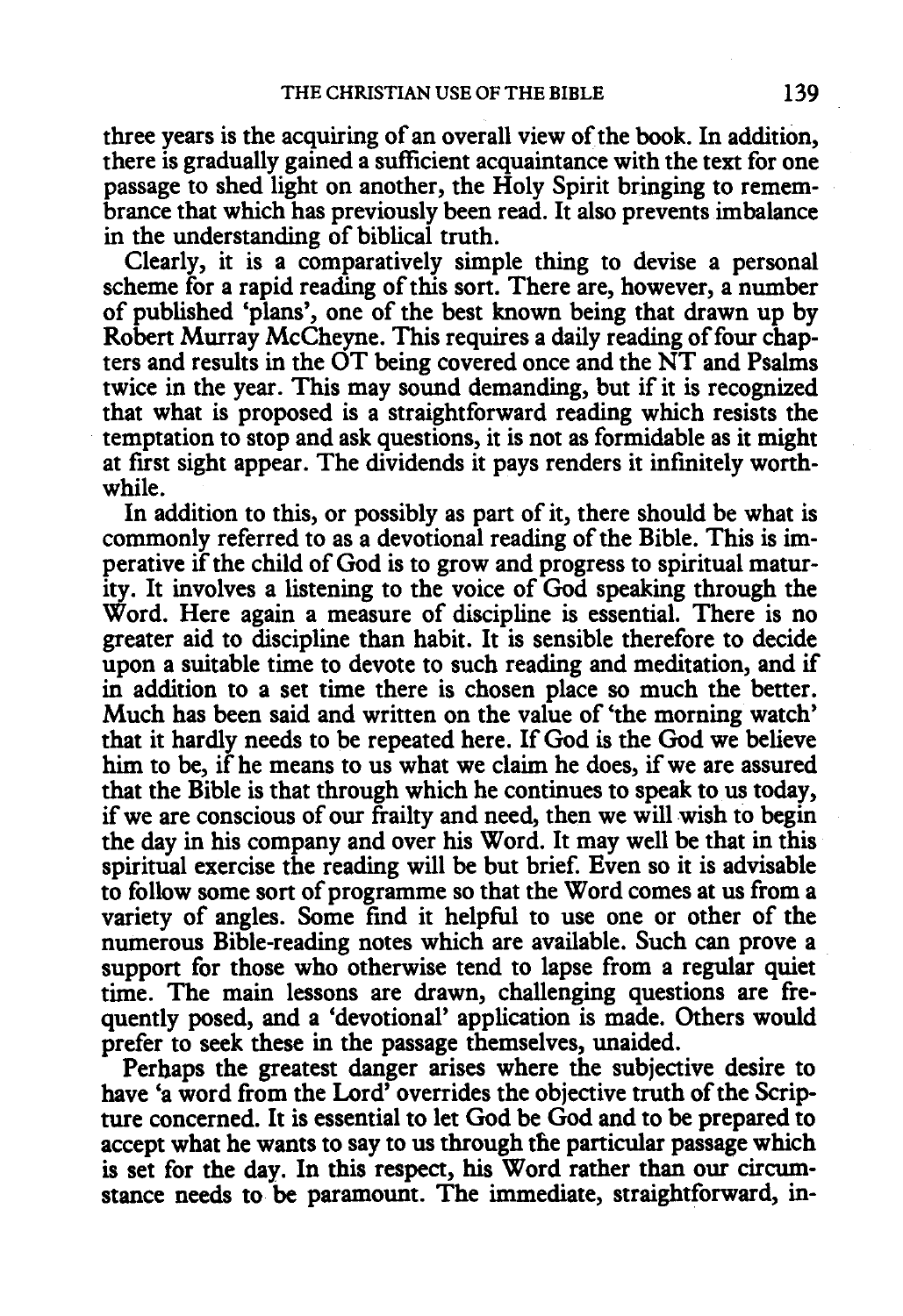context meaning of the passage is likely to yield what we most need to hear and what God himself wishes to say to us. A claimed 'word' from him which is unrelated to the above factors should be viewed with the gravest suspicion. It is more likely to have arisen from self than from the Spirit.

Our most pressing need is to hear and obey what God has to say to us relative to life and conduct in general. There is a tendency for Christians to concentrate too much on what is commonly termed the particular will of God. We may be assured that God is well able to direct his children into that, and will most certainly do so as they are eager both to know and do that will. A confidence in him regarding this has the effect of freeing the Christian from the need and desire to be perpetually on the look-out for some special message in Scripture affording 'guidance'. This latter practice is a bad habit and contains inherent dangers. The great corrective is to rejoice in the promises God brings to us, and to respond to the demands he makes upon us through his Word.

It is obvious that all such reading of Scripture will be prefaced, saturated and followed by prayer. To preface it with prayer is to express our desire that God should address us directly. It is also to acknowledge that apart from the enabling of his Spirit we are incapable of hearing, understanding and responding to the Word. To saturate our reading with prayer is to allow Scripture to become a two-way communication. As for following it with prayer, the Bible may well provide that stimulus to prayer which we so often need. Its statements will engender praise, its promises the prayer of faith, and its commands our earnest supplications.

In his autobiography (p.152) George Muller testifies to the value of this practice. 'I saw that the most important thing I had to do was to give myself to the reading of the Word of God, and to meditation on it, that thus my heart might be comforted, encouraged, warned, reproved, instructed; and that thus, by means of the Word of God, whilst meditating on it, my heart might be brought into experimental communion with the Lord'. He describes how he did this 'early in the morning'. 'The first thing I did, after having asked in a few words the Lord's blessing upon His precious Word, was to begin to meditate on the Word of God, searching as it were into every verse to get blessing out of it; not for the sake of the public ministry of the Word, nor for the sake of preaching on what I had meditated upon, but for the sake of obtaining food for my own soul. The result I have found to be almost invariably this, that after a very few minutes my soul has been led to confession, or to thanksgiving, or to intercession, or to supplication'. He proceeds to add that he found in this practice the answer to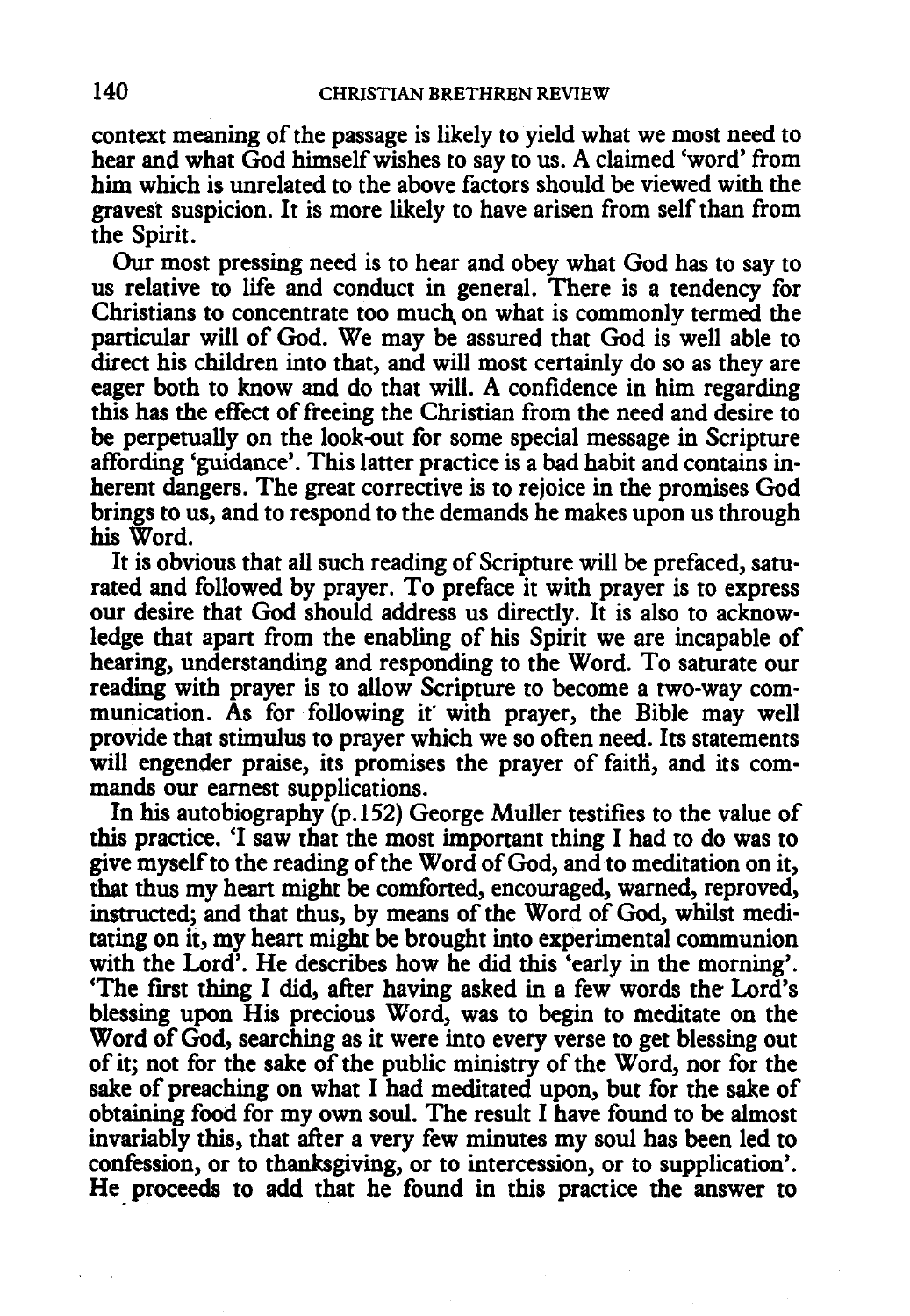'wandering of mind' in prayer.

Whilst it must be recognized that we all differ in capacity, opportunity and spiritual gifts, there is a case to be made out why every Christian should attempt (in addition to the exercises already outlined) a certain level of personal Bible-study. This will hardly be engaged in daily, but it is not beyond the ability of the majority to set aside some time on a regular basis for this purpose. Aids, such as concordances and commentaries, are readily available and the benefit gained from such study far outweighs the time and effort required. It is frequently a help to gear such study to the programme being followed in the local church or house-group. For those who wish to fit themselves for the service of God, serious consideration should be given to the possibility of following one of the numerous correspondence courses which are on offer.

Unfortunately, and surprisingly, the point still needs to be made that it is wholly wrong to see any contrariety between a complete reliance upon the Holy Spirit and the exercise of the intelligence with which we have been endowed. We may rightly take comfort from the fact that an understanding of divine things is not dependent on a high IQ rating. At the same time God is not honoured by mental laziness. He refuses to bestow his treasures on the indolent. Yet, being creatures of extremes, we must beware lest we rest content with an intellectual understanding of Scripture, all the while ignoring its true intent. It must issue in a response of worship, prayer, increased faith, and careful obedience.

Balance is also needed in the use of, but not subservience to, the scholar. It is right that we should weigh and benefit from the insights into the meaning of Scripture which result from the labours of those who are academically equipped and spiritually enlightened. Let us recognize this as given by God for the benefit of his people, and as opportunity affords avail ourselves of it. At the same time the notion that such aid is indispensable to a proper understanding of Scripture is both false and inhibiting. God is sovereign and is not hampered where there happens to be an absence of scholarly help. Nor, where it does exist, is he confined to it.

## In. **Family Life**

Those who share these convictions regarding the Bible will inevitably determine to give it a prominent place in their family-life. The practice of having a 'family-altar', which was fairly common a generation or so